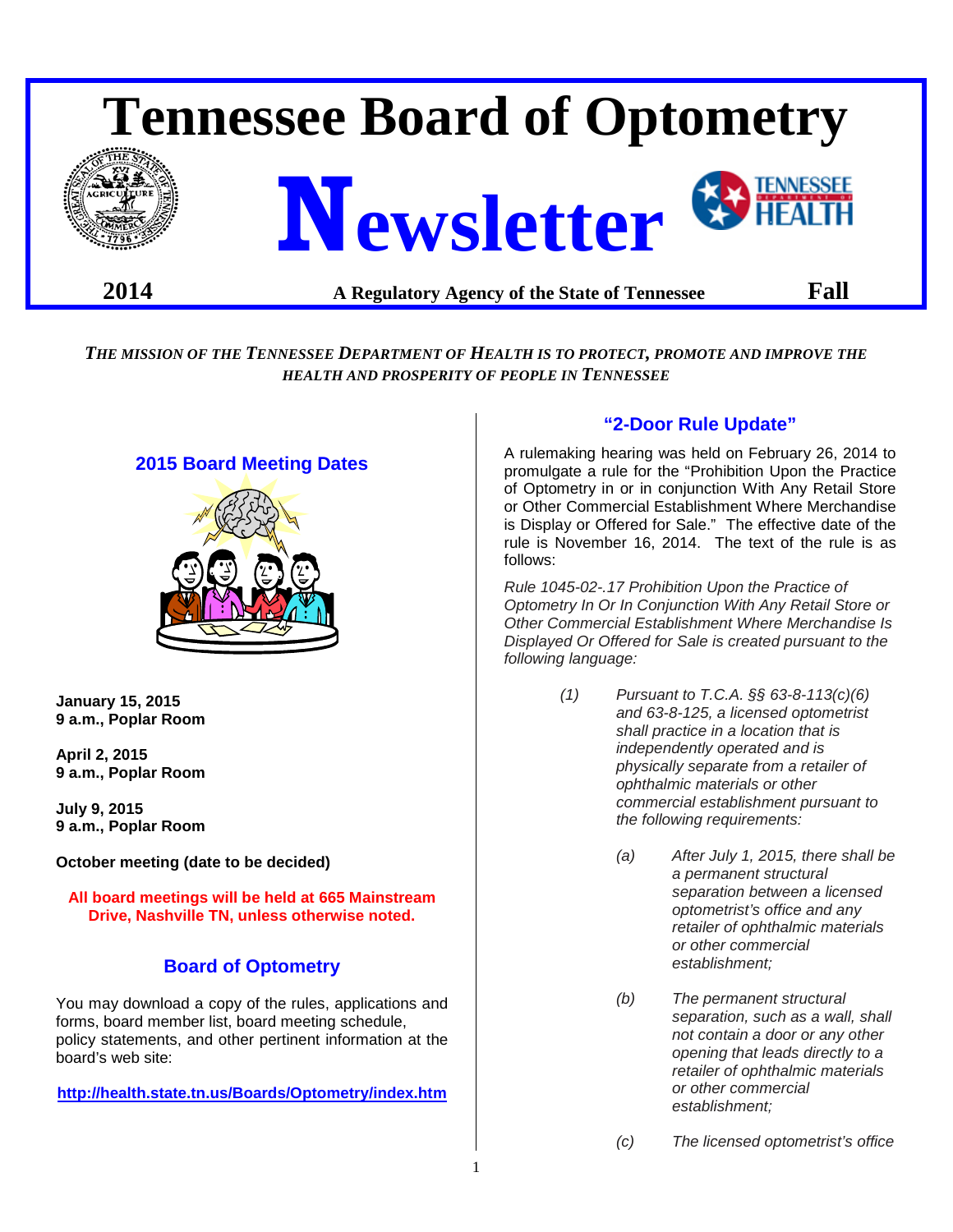*shall have an entrance for patients that opens directly onto a public street, lobby, corridor, or other public thoroughfare; and*

- *(d) A retailer of ophthalmic materials or other commercial establishment shall not, either directly or indirectly, control or attempt to control the professional judgment or practice of the licensed optometrist.*
- *(2) A lease between a licensed optometrist and a retailer of ophthalmic materials or other commercial establishment shall not be deemed a violation of T.C.A. §§ 63-8-113(c)(6) and/or 63-8-125 solely on the basis that the rental payments are based, in whole or in part, on the revenue earned by the licensed optometrist from his/her practice.*
- *(3) Violation of this rule may subject a licensee to disciplinary action pursuant to Rule 1045-02-.10.*

*Authority: T.C.A. §§ 63-8-113 and 63-8-125*

# **Professional Privilege Tax**

*The Tennessee Department of Revenue no longer sends out paper reminders for payment of the professional privilege tax. All taxes must be paid online. For information please visit the website below. Please see:* **[Public Chapter 763](http://state.tn.us/sos/acts/108/pub/pc0763.pdf)** *for more information.*

Tenn. Code Ann. §67-4-1701, et seq., requires the payment of an annual professional privilege (occupation) tax. Failure to pay your professional privilege tax constitutes grounds for suspension of your license to practice in Tennessee. If you fail to pay your professional privilege tax, the Department of Health will file formal charges against you seeking the suspension of your license pursuant to Tenn Code Ann. §67-4-1704 and Tenn Code Ann. §63-9-101, et seq. Avoid the possible suspension of your privilege to practice in Tennessee by remitting your tax to the Department of Revenue in a timely fashion. For more information please go to:

#### http://tennessee.gov/revenue/tntaxes/proftax.htm

**Note: The Board of Optometry does not assess this tax.** 

## **Retirement of License**

If you are not practicing in Tennessee and do not wish to renew your license, it is suggested you retire your license rather than have it fall into failed to renew status. A retirement form may be obtained at our website at:

<http://health.state.tn.us/Downloads/PH-3460.pdf>

If you do not have access to the internet, you may request a retirement form be mailed to you. (See Board address on page 5.)

If your license is in "active" status as of December 31 of any year, no matter if you live in Tennessee or out-ofstate, you are required to pay the yearly professional privilege tax.

## **Change of Address and/or Name**

Must be reported in writing or by e-mail to the board's office within 30 days! Please include the following:

- your name and license number;
- your profession;
- your old address and phone number;
- your new address and phone number, e-mail address, and/or your fax number;
- your signature!
- If your name has changed due to marriage or divorce, you must send a copy of the document that made the change in status.

Keeping the board's administrative staff up to date on your location facilitates the timely notification to you of important information such as your application for licensure renewal and important statutory and rule changes.

A form for the change of address/name can be found at:

<http://health.state.tn.us/Downloads/PH-3619.pdf>

You may fax your change to the board's administrative office at (615) 532-5369 or by mail at: 665 Mainstream Drive, Nashville, TN 37243.

# **Continuing Education Requirements**

**At the Board meeting held on August 27, 2014, the Board retroactively approved the state requirement for 2 hours of the drug diversion course content went into effect retroactively July 1, 2014 per the governor's initiatives on controlled substance abuse in TN.**

Optometrists can take the approved one hr lecture twice for the remainder of this (2014) year to satisfy the requirement if they need the 2 hours. The board addressed that the meeting held August 27, 2014.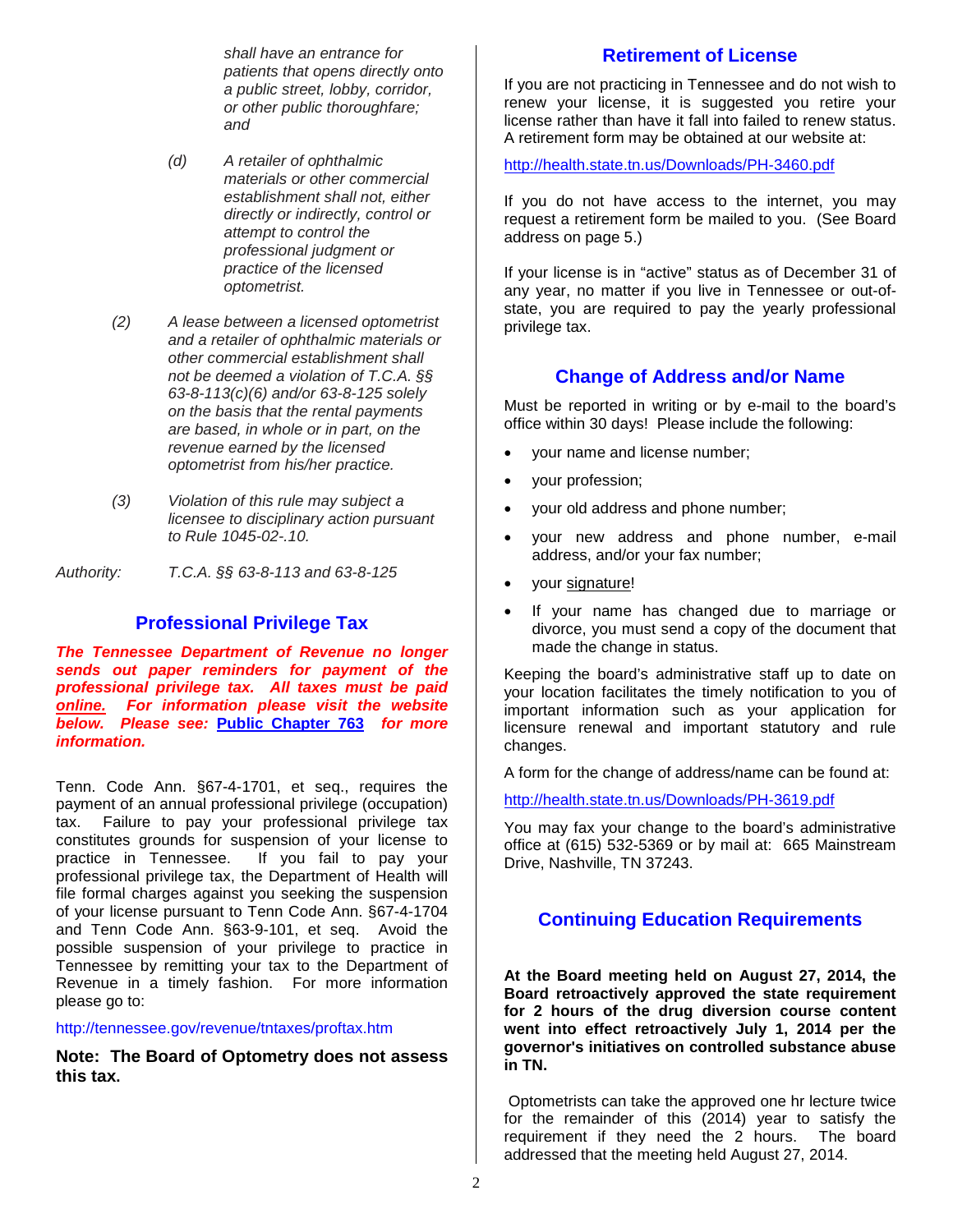The Board is working on a course to satisfy the new 2 hour requirement.

As a prerequisite to maintaining licensure, an Optometrist must complete thirty (30) hours of Board approved continuing education during the two (2) calendar years (January 1 -December 31) that precede the licensure renewal year.

For those who are therapeutically certified, a minimum of twenty (20) of the thirty (30) hours of continuing education is required in courses pertaining to ocular disease and related systemic disease, as described in subparagraph (2)(c). At least one (1) of these twenty (20) hours shall be a course designed specifically to address prescribing practices.

For those therapeutically certified optometrists who have received approval to use pharmaceutical agents by injection pursuant to subparagraph 1045-02-.07(3)(d), current certification in cardiopulmonary resuscitation (CPR) is required.

Except for grand clinical rounds and courses provided by the Tennessee Academy of Optometry, and except for the one (1) hour course designed specifically to address prescribing practices, all continuing education courses shall be approved by the Association of Regulatory Boards of Optometry's Council on Optometric Practitioner Education (COPE).

## **Lapsed License**

The Tennessee Board of Optometry recognizes that a licensee may unintentionally allow his or her license to expire. State statute prohibits a licensee from working as an Optometrist unless he or she has an active license. Thus, the Board has adopted the following procedures for reinstatement of an expired license:

1. Upon recognition that his or her license has expired, the licensee must stop practicing immediately and contact the Board's administrative office and request a reinstatement application.

2. The licensee must complete the reinstatement in its entirety along with a detailed work history from the date the license expired. The application must be signed, notarized, and returned to the Board's administrative office along with the applicable fee and proof of documentation of continuing education requirements taken within the previous twelve (12) months.

3. Once the completed reinstatement application and all required documentation is received, the board administrator may immediately reinstate the license only if the license has been in an expired status for a period of three (3) months or less.

4. If the reinstatement application received indicates in the work history that the individual has worked more than three (3) months on an expired license, the license will not be issued until the licensee has paid a penalty in the amount of \$100.00 for each month worked in excess

of the three (3) months from the expiration date of the license.

The assessment of a civil penalty is considered formal discipline that is reportable on the Tennessee Department of Health's website.

*Discipline for lapsed licenses will now be reportable to the national databanks as well as the Department's Disciplinary Action report.*

## **Renew Your License Online**

Practitioners may access the online service at Tennessee.gov/health to renew their licenses up to 120 days prior to the expiration date.

Click the "Licensing Renewal" link where you can renew your license and update your professional license information. Licensees are responsible for renewing their licenses on time and keeping the Board apprised of current information. It is a violation of the law and of the Board's rules to practice on an expired license.

-Step 1: Login - Select our board and your profession and enter your license number.

-Step 2: Update your Information - Change your home and/or office address.

-Step 3: Enter your renewal information - Answer all necessary questions, as if you were completing your hard-copy form.

-Step 4: Payment - Enter your credit card information through the secure site and choose "submit".

 If you have met all of the criteria necessary, your renewal certificate will be mailed to you in approximately one week. Updated license information will be available on the department's web site within two business days

# **Legislative Updates**

## **Board of Optometry Legislative Update - 2014**

#### **[Public Chapter 638](http://state.tn.us/sos/acts/108/pub/pc0638.pdf)**

This act allows optometrists to use local anesthetics in conjunction with the primary care of an eyelid lesion. It requires optometrists to follow board promulgated rules governing the care of eyelid lesions and they must be CPR certified and show proof of certification to the board in order to use such anesthesia. It further prohibits reconstructive surgery from being performed.

#### **[Public Chapter 949](http://state.tn.us/sos/acts/108/pub/pc0949.pdf)**

This act allows for initial licensure applications to be accepted online. Currently, renewing licenses is already available online. This also makes available to the public annual inspections of health care facilities and pharmacies, similar to how nursing home inspections are already available.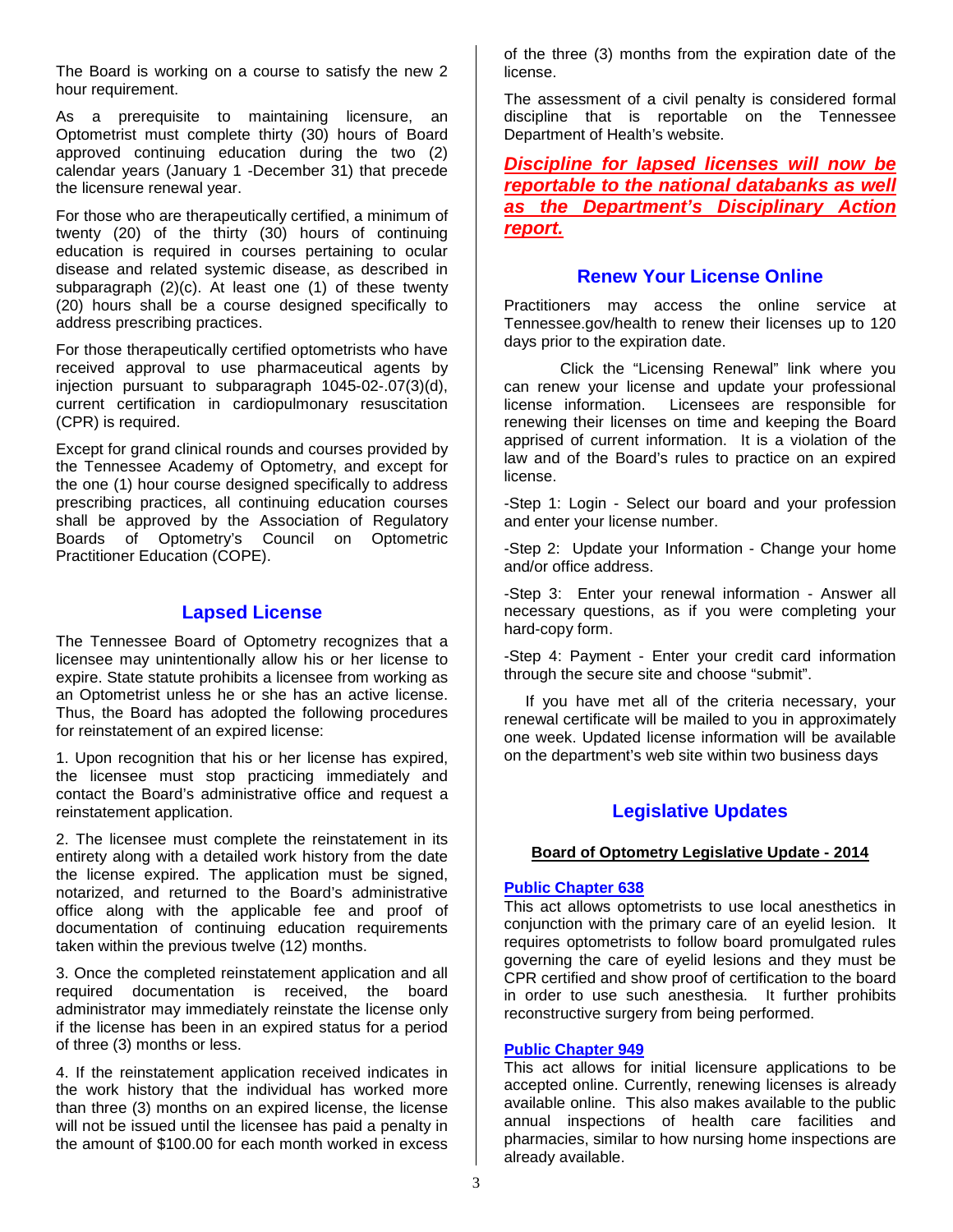#### **[Public Chapter 622](http://state.tn.us/sos/acts/108/pub/pc0622.pdf)**

Current law requires that, prior to writing a script for an opiate or benzodiazepine; a practitioner must check the database for their patient. This act allows that patient's profile to be placed in their medical record, which is subject to HIPAA. This further allows the Department of Health to make available upon request aggregate, deidentified data from the CSMD.

#### **[Public Chapter 623](http://state.tn.us/sos/acts/108/pub/pc0623.pdf)**

Naloxone is an opioid antagonist designed to stop the effects of an opiate related overdose. This act allows a licensed healthcare practitioner to prescribe naloxone to a person at risk of having an opiate related overdose, or a family member or friend of the at-risk individual. It further requires training in administration of naloxone prior to the drug being prescribed. Civil immunity is provided for both the prescribing practitioner and the individual administering naloxone.

#### **[Public Chapter 763](http://state.tn.us/sos/acts/108/pub/pc0763.pdf)**

This act revises delinquent privilege tax provisions that would require the Department of Revenue to notify the licensee that failure to cure the delinquency or deficiency prior to their licensure renewal date can result in renewal abeyance. For purposes of the bill, "cure" means payment in full, entering into an agreed payment plan, or abatement of tax liability. Licensing boards will be provided monthly with list of licensees who are delinquent 90 days or more and boards may not process licensure renewal.

#### **[Public Chapter 906](http://state.tn.us/sos/acts/108/pub/pc0906.pdf)**

This is the Methamphetamine Production Reduction Act. The law caps the sale/purchase of ephedrine or pseudoephedrine products at 5.76 g/month or 28.8 g/year, per person requiring prescription. The caps shall not apply with respect to a valid prescription from a practitioner authorized to prescribe. No person under the age of 18 may purchase the products except pursuant to a valid prescription from a practitioner or from a pharmacist generated prescription.

#### **[Public Chapter 983](http://state.tn.us/sos/acts/108/pub/pc0983.pdf)**

This is a pain clinic revision act that requires all healthcare practitioners to notify their appropriate licensing board within 10 days of starting or ending employment at a pain clinic. It prevents health care prescribers from dispensing an opioid or benzodiazepine except under certain conditions. Requires all opioids and benzodiazepine's not falling under the exemptions to be returned to a reverse distributor or to local law enforcement by Jan. 11, 2015. The act requires pharmacy wholesalers to notify the Board of Pharmacy and other prescribing boards when suspicious orders (unusual size, deviations from normal pattern, and unusual frequency) are discovered. Wholesalers must report a theft or significant loss of controlled substances to the Controlled Substance Monitoring Committee and local law enforcement within one business day of discovery.

#### **[Public Chapter 820](http://state.tn.us/sos/acts/108/pub/pc0820.pdf)**

This act allows for prosecution, up to a class A misdemeanor, of a woman who gives birth to a child with neonatal abstinence syndrome, if the mother was illegally using narcotics. It is an affirmative defense for the mother if she was enrolled in a recovery program prior to the birth and successfully completes the program. (link to FAQ's for PC 820 – coming soon)

#### **[Public Chapter 700](http://state.tn.us/sos/acts/108/pub/pc0700.pdf)**

The act defines chronic non-malignant pain treatment as "prescribing or dispensing opioids, benzodiazepines, barbiturates or carisoprodol for ninety (90) days or more in a twelve (12) month period for pain unrelated to cancer or palliative care." A pain clinic has been redefined in statute.

#### **[Public Chapter 675](http://state.tn.us/sos/acts/108/pub/pc0675.pdf)**

The act allows telehealth providers to contract with insurance companies to have their services covered in offered plans. Insurance providers cannot deny payment solely because the encounter was not in person.

#### **[Public Chapter 575](http://state.tn.us/sos/acts/108/pub/pc0575.pdf)**

This act extends civil immunity to health care providers providing services at clinics that charge patients based on a sliding scale to health care providers offering services at a clinic that does not charge a patient for services.

#### **[Public Chapter 651](http://state.tn.us/sos/acts/108/pub/pc0651.pdf)**

The act allows Quality Improvement Committees (QIC's) to share information with their counterparts and keeps this information confidential, privileged and protected from subpoena, discovery or trial evidence. It removes liability surrounding those who give information to QIC's and removes liability solely on actions taken by the QIC.

#### **[Public Chapter 1011](http://state.tn.us/sos/acts/108/pub/pc1011.pdf)**

The act requires submissions to the Controlled Substance Monitoring Database be made at the close of each business day for all controlled substances dispensed the prior business day. The act does provide good faith effort exemption and gives the Board of Pharmacy the ability to make rules implementing this exemption.

#### **[Public Chapter 791](http://state.tn.us/sos/acts/108/pub/pc0791.pdf)**

This act creates a pilot program where three drug courts will have the ability to retrieve data from the controlled substance monitoring database. The pilot programs will be in rural, semi-urban, and urban counties and the retrieval process will mirror the current manner in which law enforcement is able to access data. The drug courts must show a need for the data, as their retrieval ability is very limited in scope.